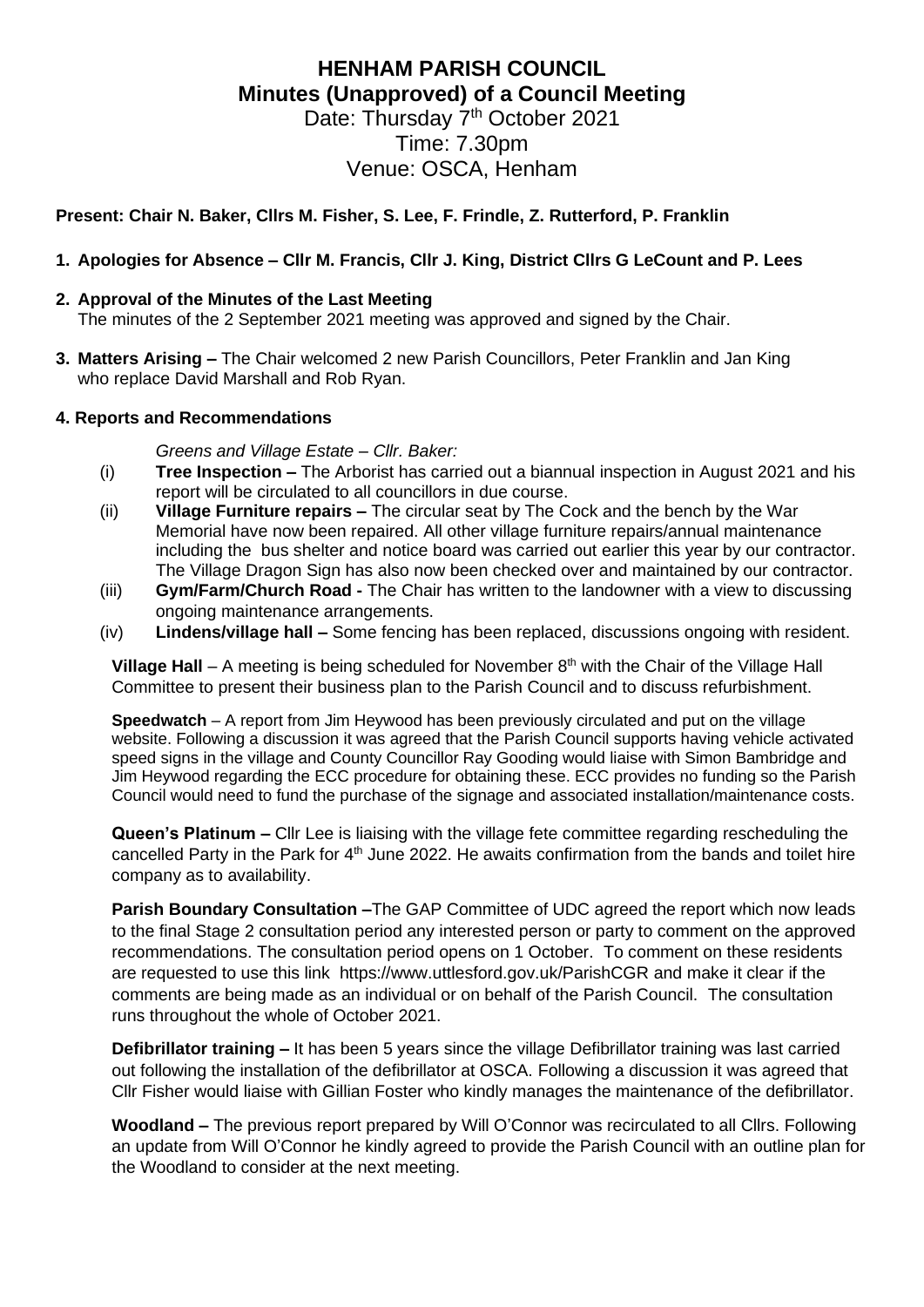| <b>Receipts</b>                                                     |                                                                 |            |            |            |
|---------------------------------------------------------------------|-----------------------------------------------------------------|------------|------------|------------|
| From Whom                                                           | Description                                                     |            |            | Amount     |
| SOV 100                                                             | Oct/Nov 2020 Draw                                               |            |            | £794.00    |
| SOV 100                                                             | Dec/Jan 21 Draw                                                 |            |            | £794.00    |
| <b>SOV 100</b>                                                      | Feb/Mar 21 Draw                                                 |            |            | £794.00    |
| <b>SOV 100</b>                                                      | April/May 21 Draw                                               |            |            | £794.00    |
| SOV 100                                                             | Jun/July 21 Draw                                                |            |            | £771.00    |
| SOV 100                                                             | Aug 21 Draw                                                     |            |            | £374.00    |
| Village Shop                                                        | SOV donations                                                   |            |            | £68.57     |
| <b>UDC</b>                                                          | precept                                                         |            |            | £19,971.00 |
|                                                                     |                                                                 |            |            |            |
| To Whom                                                             | Description                                                     | Amount     | <b>VAT</b> | Total      |
| (Invoice no.)                                                       |                                                                 |            |            |            |
| M. Dacey                                                            | Clerks salary (September)                                       | £398.38    | £0.00      | £398.38    |
| The Corporate<br><b>Christmas Tree</b><br>Company Ltd<br>(XS425980) | New Villagre Christmas tree lights                              | £539.98    | £108.00    | £647.98    |
| Gardner Planning<br>(064.3)                                         | First tranche Bedwell Road Appeal Planning<br>advisor fees      | £10,000.00 | £0.0       | £10,000.00 |
| <b>Gardner Planning</b><br>(069.4)                                  | First tranche Mill Road/Vernons Appeal<br>Planning advisor fees | £10,000.00 | £0.0       | £10,000.00 |
| RJS Cleaning<br>(RJS378)                                            | Village windows and signs cleaning                              | £50.00     | £0.0       | £50.00     |
| Treecology (01300)                                                  | Cemetery hedge cutting                                          | £300.00    | £60.00     | £360.00    |
| PKF Littlejohn LLP<br>(SB20211936)                                  | <b>External Auditor fees</b>                                    | £400.00    | £80.00     | £480.00    |
| Jenny Wigley<br>(189855)                                            | Barrister fees 3 <sup>rd</sup> tranche Vernons Appeal           | £12,500.00 | £2,500.00  | £15,000.00 |
| <b>Gardner Planning</b><br>(064.4)                                  | Final instalment Bedwell Road Appeal<br>planning advice         | £10,000.00 | £0.0       | £10,000.00 |
| <b>JRB Enterprise Ltd</b><br>(22978)                                | Dog poo bags                                                    | £58.04     | £11.61     | £69.65     |
| Henham Village Shop<br><b>Association Ltd</b><br>(H00056)           | Post office fees Aug-Nov 21                                     | £2083.50   | £0.0       | £2083.50   |
| M Dacey                                                             | Clerk's salary (Sept)                                           | £398.38    | £0.0       | £398.38    |
| Simon Lee                                                           | Refund for clerk's office 365 subscription                      | £49.99     | £10.00     | £59.99     |
| PA Knott (61476)                                                    | Grass Cut 1/9, 15/9 & 29/9                                      | £1,305.00  | £0.0       | £1,305.00  |

**Treasury Management Investment Policy and Strategy 2021/22 –** Cllr Fisher confirmed that as part of his ongoing review, it has come to his attention that during lockdown the Parish Council exceeded its investment in Nationwide (Rated A1 (Moody's) A (S& P) A+ (Fitch)). Cllr Fisher advised this is not material as it is in the highest category of approved UK rated financial institutions and some of the deposits have been limited to 30 day notice to give HPC flexibility should other opportunities arise. At the time deposits were maturing and the Parish Council was forced to close its account with Lloyds Bank as they had reduced their rates of interest to virtually zero whilst at the same time, introduced charges which made ongoing deposits a waste of money. Barclays also reduced their rates to almost zero. As it stands many lenders that fit HPC's criteria are either not taking new deposits from institutions like ourselves or the rates being offered are not worth investing. Cllr Fisher therefore proposed to amend the limits to reflect the investment environment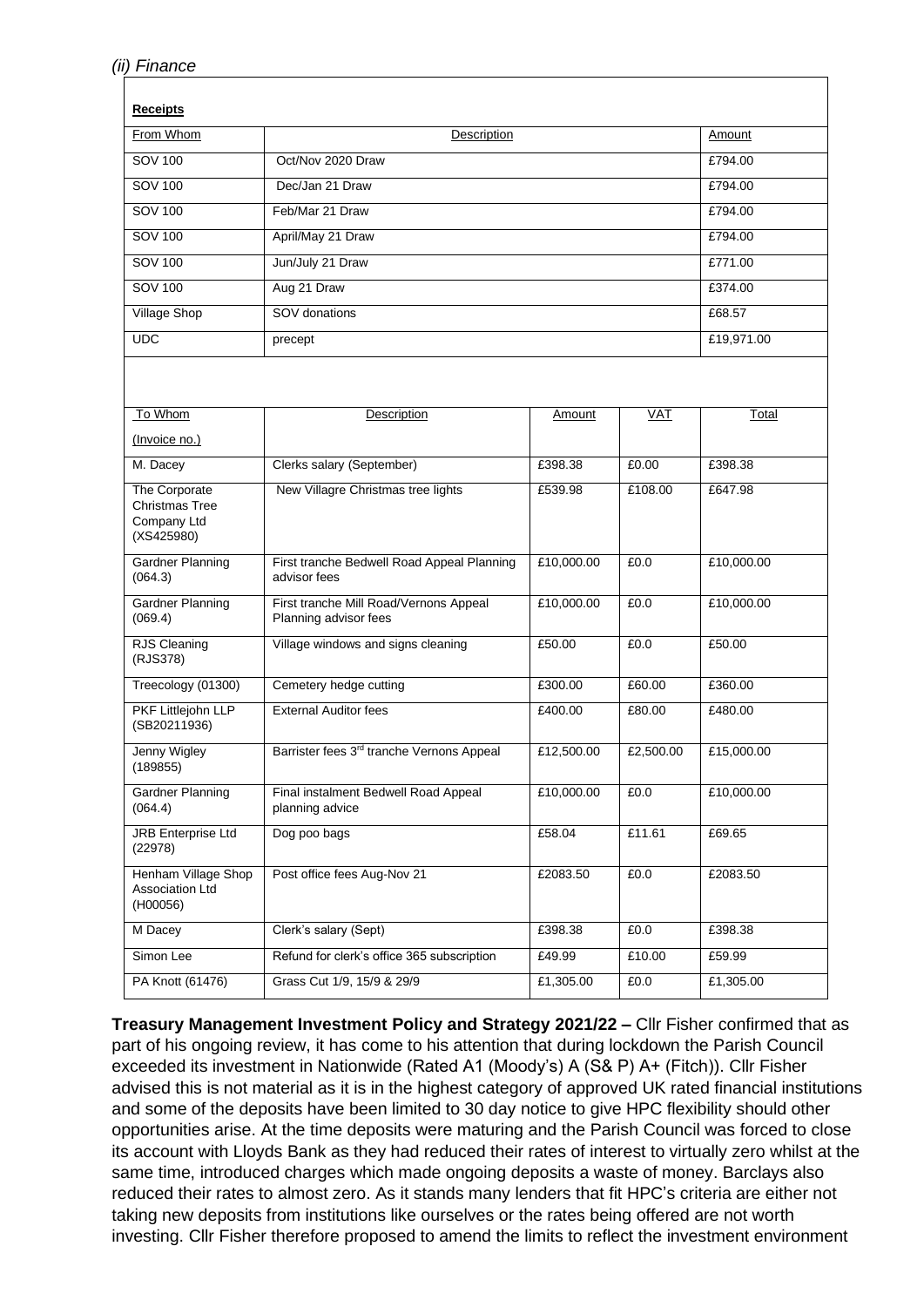and increase the limit for investment grade financial institutions to unlimited as this still affords the Parish Council the maximum protection whilst at the same time the best returns available in the market at the present time. Proposal seconded by Cllr Lee and approved nem con.

**AGAR 20/21** – The external auditors have signed off on the audit with no issues. A notice of conclusion of the audit has been displayed on the notice board and website.

## *(iii) Planning and Developments*

- **UTT/21/2820/FUL** proposed Change of use from horticulture to class E and B8, Mill Pond Nursery Mill Road
- **UTT/21/2828/HHF** proposed Demolition of conservatory and construction of single and 1.5 storey rear extensions with a loft conversion over existing footprint with dormers. Erection of double cart lodge to front of dwelling, The Laurels Old Mead Lane
- **UTT/21/2897/HHF** proposed replacement of existing conservatory with improved wall and roof construction, Bell Meadow End, High Street
- **UTT/21/2704/FUL** Proposed Change of Land for the creation of a single Gypsy/Traveller pitch comprising the siting of 1 mobile home, 1 touring caravan, portable utility building, and the erection of a stables block, Land At North Hall Road

**Breaches:** Regarding the continuing breaches at Cedar Cottage, UDC enforcement has confirmed the matter has been closed due to it being time barred. Cllr Lee is following this up with District Councillor Lees. The Parish Council planning sub-committee is considering its options.

## **Appeals:**

- **APP/C1570/W/21/3274573 BEDWELL ROAD: UTT/19/2266/OP** proposed Outline planning application for the erection of up to 220 dwellings. Virtual Inquiry held last month. The Parish Council awaits the Inspector's decision.
- **APP/C1570/W/21/3272403: LAND SOUTH OF VERNONS CLOSE, CM22 6AF** proposed Outline permission with all matters reserved except access for the erection of 45 no. dwellings. UDC REFUSED 17/2/21. Virtual Inquiry held this month. The Parish Council awaits the Inspector's decision.
- **APP/C1570/W/21/3273774 (UTT/20/2856/FUL) THE WHITE HOUSE PLEDGDON GREEN** proposed Demolition of existing stables and erection of 3 no. detached dwellings with associated access and garaging.
- **PINS ref: FPS/Z1585/14A/21 ECC ref: 1036 & 1037 (MM/HIGH/10998) – FOOTPATH APPEAL ALLOWED.** This is an excellent appeal result which re-establishes footpaths long since used by Henham Residents. The Parish Council was able to play a helping role, but huge credit goes to the resident who orchestrated the appeal.

## **Decisions**: n/a

#### *(iv) Highways –*

## North Hall Road:

(a) **Road Closure**: The Parish Council has been in continuing discussions with all stakeholders regarding the continued closure of North Hall Road and the appalling state of the diversion route via Patmore End. Essex Highways has now awarded the contract and work has commenced.

**Travellers Site**: An enforcement file has now been opened ENF/21/0204/C and has been allocated to Oliver Sear, a new member of the enforcement team at UDC. A retrospective planning application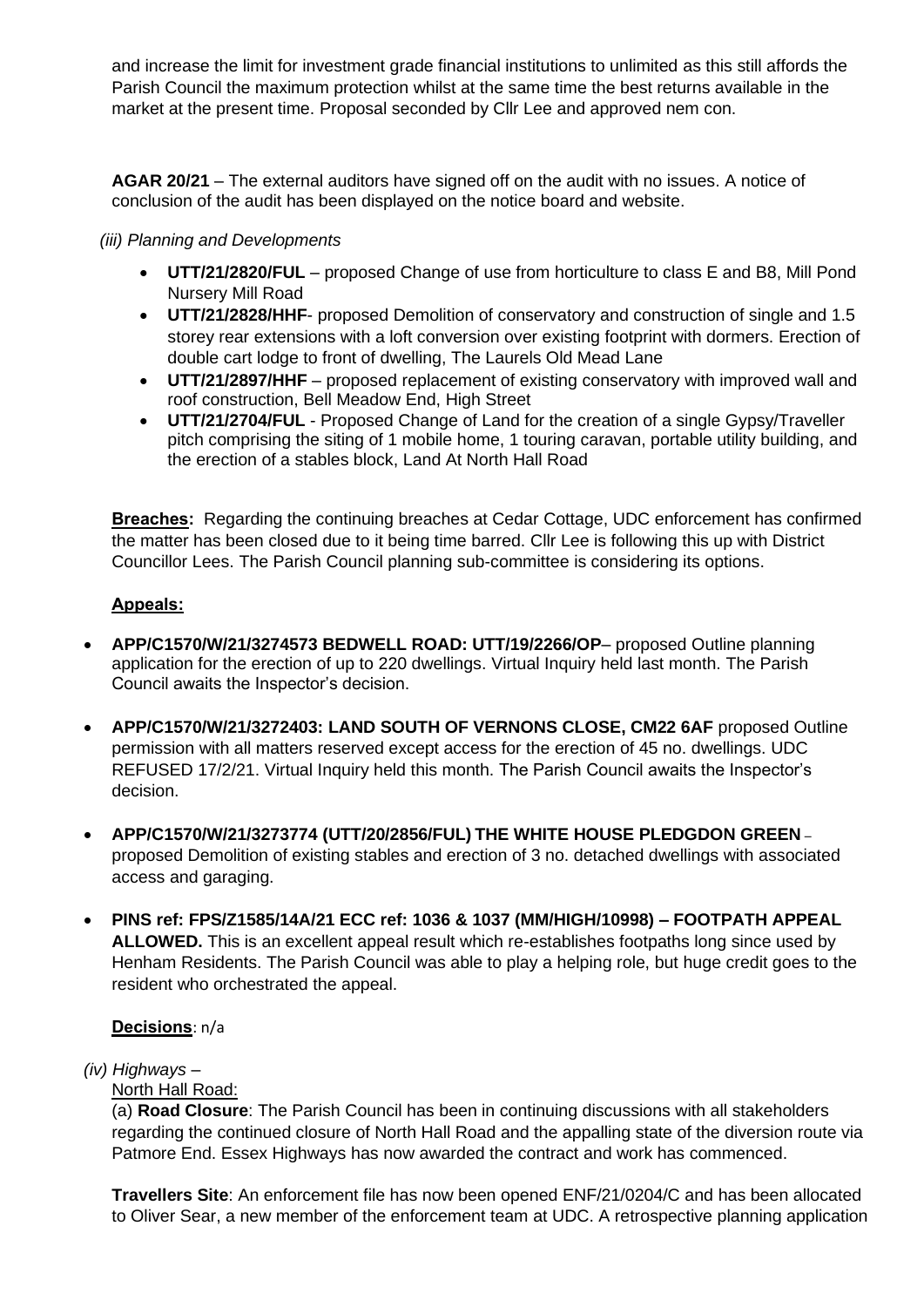has since been made for a travellers site for one pitch. The Parish Council are objecting on the grounds that the egress is exceptionally dangerous and is an inappropriate site.

Hall Road, Henham**:** The Parish Council previously agreed to pay for the installation of a 40mph buffer zone at this site. Essex Highways previously confirmed the cost of construction is now a fixed price of £9,711.74. We were originally quoted £6k for the signage works. The Parish Council has already paid approximately £3500 plus VAT to get to this stage. Clerk previously liaised with Gregg Speller direct re other  $3<sup>rd</sup>$  party quotes and the Chair has requested quotations from them, which are awaited. The clerk chased these and no other 3<sup>rd</sup> parties have been prepared to provide a quote. ECC have now promised to provide funding and the Parish Council awaits further details.

Pledgdon Green Lane/Brick End Road – An application submitted by Cllr Rutterford has been sent to Highways prior to the pandemic for a 20mph limit on the road from the start of the village to Broxted End with a request to repair the damage caused by heavy traffic during the Hall Road closure. County Cllr Gooding agreed to liaise with Cllr Rutterford to progress this matter further. Cllr Rutterford has since been asked to assist a resident in obtaining repairs by EH for the damage and potholes and flooding along Brick End Rd (which passes through Pledgdon Green). County Cllr Gooding agreed to liaise with Cllr Rutterford to progress this matter.

Blocked drains in Old Mead Road - An online application was previously applied for by Cllr LeCount- the clerk has written to Cllr LeCount requesting an update.

School Parking at Sages, School Lane, Pimletts and Carters Lane, Henham – The Headteacher previously requested advice from the Parish Council as to how to solve the ongoing parking issues at the school, although the staggered start and pick up times has improved the situation*.* It is also hoped the PCSO will also be able to assist with the unsafe parking. The clerk has emailed the headteacher requesting an update.

**Residents are encouraged to also report any matters to Essex Highways direct via the Essex Highways web site [www.essex.gov.uk/highways](http://www.essex.gov.uk/highways) (details also on the Henham Website), as the more people who complain regarding Highways matters the more likely something will get done.**

#### **5. Correspondence**

Sent/Received: notice from resident confirming sale of 2 Wrights Piece, letter from our solicitors regarding right of access re Clifton House

Planning Applications - see 4(iii) above

• Clerk – approximately 200 emails in September 2021

## **6. Waste and Minerals Development Issues** – Nothing to report.

**7. SAW (Stop Stansted Expansion)** – Manchester Airports Group ('MAG'), the owners of Stansted Airport, have sent a 144-page submission to the Department for Transport ('DfT') which includes a proposal that the current limit on the number of permitted night flights at Stansted should be completely removed. MAG has also told the DfT that it opposes proposed night time bans of the noisiest aircraft types.

**8. Governance** – Nothing to report.

**9. Local Plan –** A List of approved sites is awaited from UDC

**10. Henham SOV 100 Club draw -** Cllr. Fisher was pleased to report that he has had a positive response from residents joining the SOV 100 Club draw following his article in the Dragon and post on Facebook.

#### **September Draw**

County Cllr Ray Gooding conducted the draw on behalf of the Henham SOV 100 Club. He drew from a black bag containing 154 lottery balls. The winning numbers were: